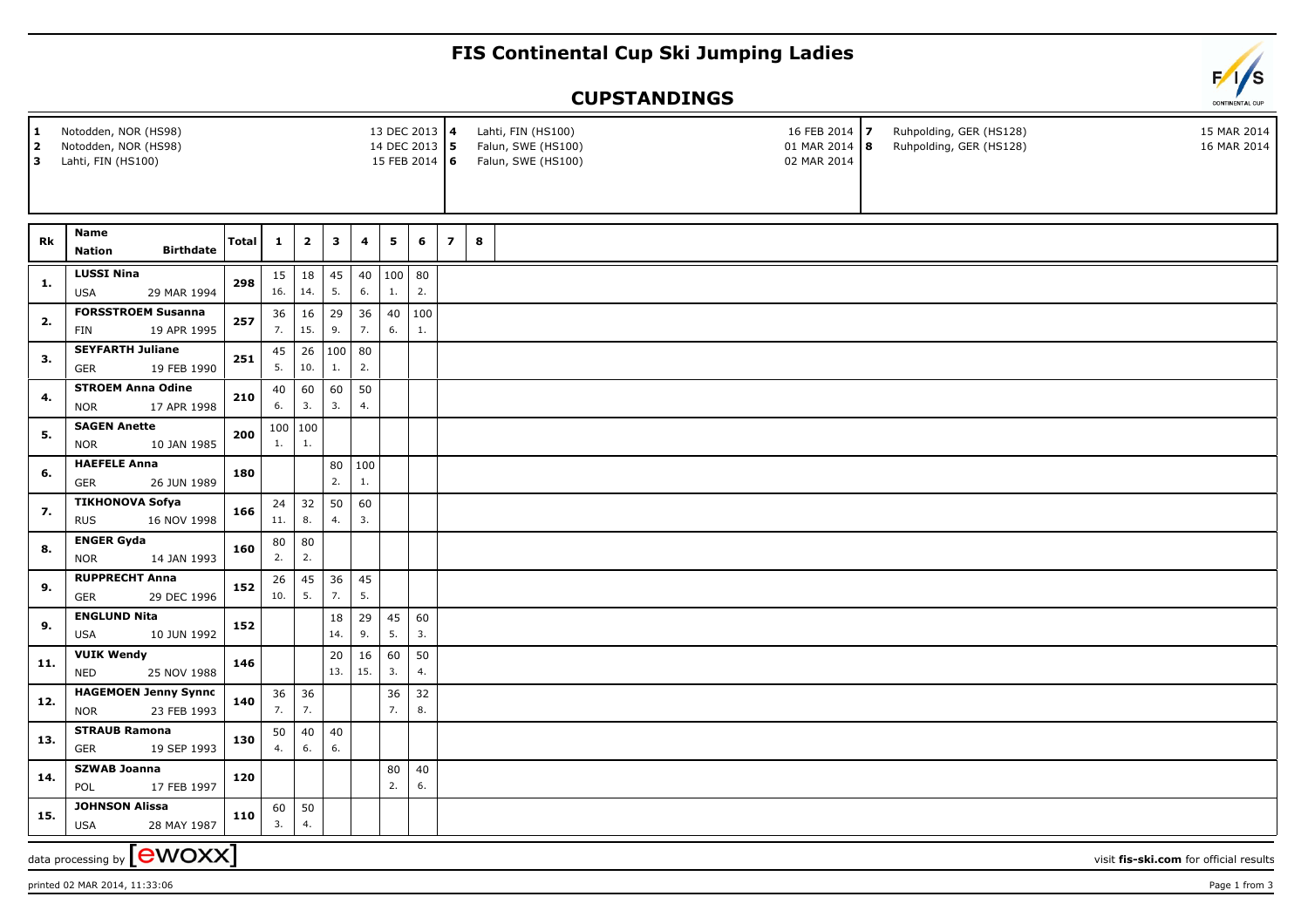| Rk         | Name<br><b>Birthdate</b>                                  | Total    | $\mathbf{1}$ | $\mathbf{2}$ | $\overline{\mathbf{3}}$ | 4         | 5         | 6         | $\overline{ }$ | 8   |  |
|------------|-----------------------------------------------------------|----------|--------------|--------------|-------------------------|-----------|-----------|-----------|----------------|-----|--|
|            | Nation                                                    |          |              |              |                         |           |           |           |                |     |  |
| 16.        | <b>GRUSHINA Daria</b>                                     | 102      |              | $20 \mid 24$ | 26                      | 32        |           |           |                |     |  |
|            | <b>RUS</b><br>26 MAR 1998                                 |          | 13.          | 11.          | 10.                     | 8.        |           |           |                |     |  |
| 17.        | <b>PALASZ Magdalena</b>                                   | 86       |              |              |                         |           | 50        | 36        |                |     |  |
|            | 29 AUG 1995<br>POL                                        |          |              |              |                         |           | 4.        | 7.        |                |     |  |
| 18.<br>19. | <b>MORK Anniken</b>                                       | 81<br>75 |              | 10 10        |                         |           | 32        | 29        |                |     |  |
|            | <b>NOR</b><br>16 JAN 1991                                 |          | 21.          | 21.          |                         |           | 8.        | 9.        |                |     |  |
|            | <b>SKINNES Marte Pauline</b>                              |          | 11           | 9            |                         |           | 29        | 26        |                |     |  |
|            | <b>NOR</b><br>16 OCT 1995                                 |          | 20.          | 22.          |                         |           | 9.        | 10.       |                |     |  |
| 20.        | <b>TUOMISTO Sanni</b>                                     | 66       |              |              | 12<br>19.               | 12        | 22<br>12. | 20<br>13. |                |     |  |
|            | FIN<br>11 MAY 1994                                        |          |              |              |                         | 19.       |           |           |                |     |  |
| 21.        | <b>ROESTAD Karoline</b>                                   | 65       |              |              |                         |           | 20<br>13. | 45<br>5.  |                |     |  |
|            | <b>NOR</b><br>12 JUN 1995                                 |          |              |              |                         |           |           |           |                |     |  |
| 22.        | <b>GLADYSHEVA Anastasiya</b><br><b>RUS</b><br>27 NOV 1987 | 60       |              |              | 36<br>7.                | 24<br>11. |           |           |                |     |  |
|            | <b>HUGHES Abby</b>                                        |          |              |              |                         |           |           |           |                |     |  |
| 23.        | <b>USA</b><br>21 JUN 1989                                 | 58       | 29<br>9.     | 29<br>9.     |                         |           |           |           |                |     |  |
| 24.        | <b>ANDERSON Emilee</b>                                    |          |              |              |                         |           |           |           |                |     |  |
|            | 13 DEC 1995<br><b>USA</b>                                 | 55       | 5<br>26.     | 14<br>17.    | 16<br>15.               | 20<br>13. |           |           |                |     |  |
|            | <b>NADYMOVA Stefaniya</b>                                 |          | 14           | 12           | 13                      | 14        |           |           |                |     |  |
| 25.        | <b>RUS</b><br>01 DEC 1994                                 | 53       | 17.          | 19.          | 18.                     | 17.       |           |           |                |     |  |
| 26.        | <b>GERAGHTY-MOATS Tara</b>                                | 48       |              |              | 26                      | 22        |           |           |                |     |  |
|            | <b>USA</b><br>12 APR 1993                                 |          |              |              | 10.                     | 12.       |           |           |                |     |  |
| 26.        | <b>HAUER Nicole</b>                                       | 48       |              |              | 22                      | 26        |           |           |                |     |  |
|            | GER<br>09 MAR 1987                                        |          |              |              | 12.                     | 10.       |           |           |                |     |  |
|            | <b>MILITARU Carina Alexan</b>                             | 48       |              |              |                         |           | 26        | $22$      |                |     |  |
| 26.        | ROU<br>11 JAN 2001                                        |          |              |              |                         |           | 10.       | 12.       |                |     |  |
|            | <b>TRAMBITAS Andreea Dia</b>                              | 48       |              |              |                         |           | 24        | 24        |                |     |  |
| 26.        | 31 MAY 2000<br>ROU                                        |          |              |              |                         |           |           |           | 11.            | 11. |  |
|            | <b>BLAZKOVA Barbora</b>                                   |          |              | $22 \mid 20$ |                         |           |           |           |                |     |  |
| 30.        | CZE<br>23 SEP 1997                                        | 42       | 12.          | 13.          |                         |           |           |           |                |     |  |
| 31.        | <b>KUSTOVA Alexandra</b>                                  |          | 18           | 22           |                         |           |           |           |                |     |  |
|            | 26 AUG 1998<br><b>RUS</b>                                 | 40       | 14.          | 12.          |                         |           |           |           |                |     |  |
| 32.        | <b>IAKOVLEVA Mariia</b>                                   |          |              |              | 15                      | 18        |           |           |                |     |  |
|            | <b>RUS</b><br>07 JUN 1999                                 | 33       |              |              | 16.                     | 14.       |           |           |                |     |  |
| 33.        | <b>ZOBEL Veronika</b>                                     | 32       |              | $16 \mid 16$ |                         |           |           |           |                |     |  |
|            | GER<br>10 NOV 1994                                        |          | 15.          | 15.          |                         |           |           |           |                |     |  |
| 34.        | <b>IAKOVLEVA Lidiia</b>                                   | 29       |              |              | 14                      | 15        |           |           |                |     |  |
|            | <b>RUS</b><br>14 AUG 2001                                 |          |              |              | 17.                     | 16.       |           |           |                |     |  |

data processing by **CWOXX** visit fis-ski.com for official results

printed 02 MAR 2014, 11:33:06 Page 2 from 3